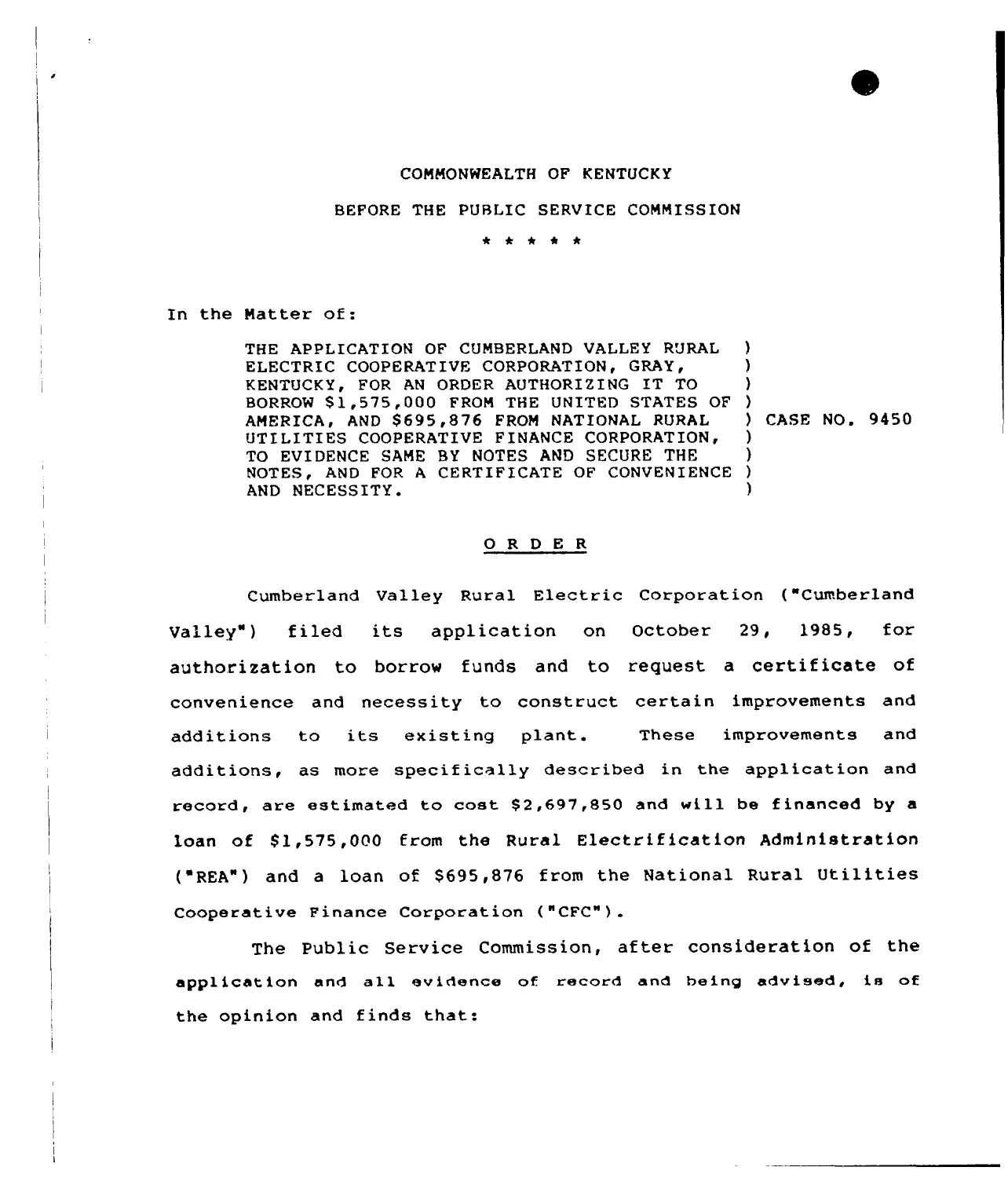1. Public convenience and necessity require the construction by Cumberland Valley of the improvements and additions to its existing plant as described in the application and record, and a certif icate should be granted.

2. The proposed borrowing from CFC is for lawful objects within the corporate purposes of Cumberland Valley, is necessary and appropriate for and consistent with the proper performance by Cumberland Valley of its service to the public, and will not impair its ability to perform that service.

3. Cumberland Valley is seeking to borrow funds from the REA. On November 12, 1982, the Franklin Circuit Court issued its opinion in West Kentucky RECC v. Energy Regulatory Commission. Therein, the court held that the PSC had no authority to approve or disapprove borrowings from the REA since the REA is an agency of the federal government and KRS 278.300(10) exempts such borrowing from PSC regulation. Accordingly, the Commission takes no action on the REA portion of Cumberland Valley's proposed borrowing.

IT IS THEREFORE ORDERED that Cumberland Valley be and it hereby is granted a certificate of convenience and necessity to proceed with the construction as set forth in the application and record.

IT IS FURTHER ORDERED that Cumberland Valley be and it hereby is authorized to borrow \$695,876 from CFC for <sup>a</sup> 35-year period at an initial interest rate of 10 1/2 percent per annum for a period of <sup>7</sup> years and the rate to be subject to change thereafter.

 $-2-$